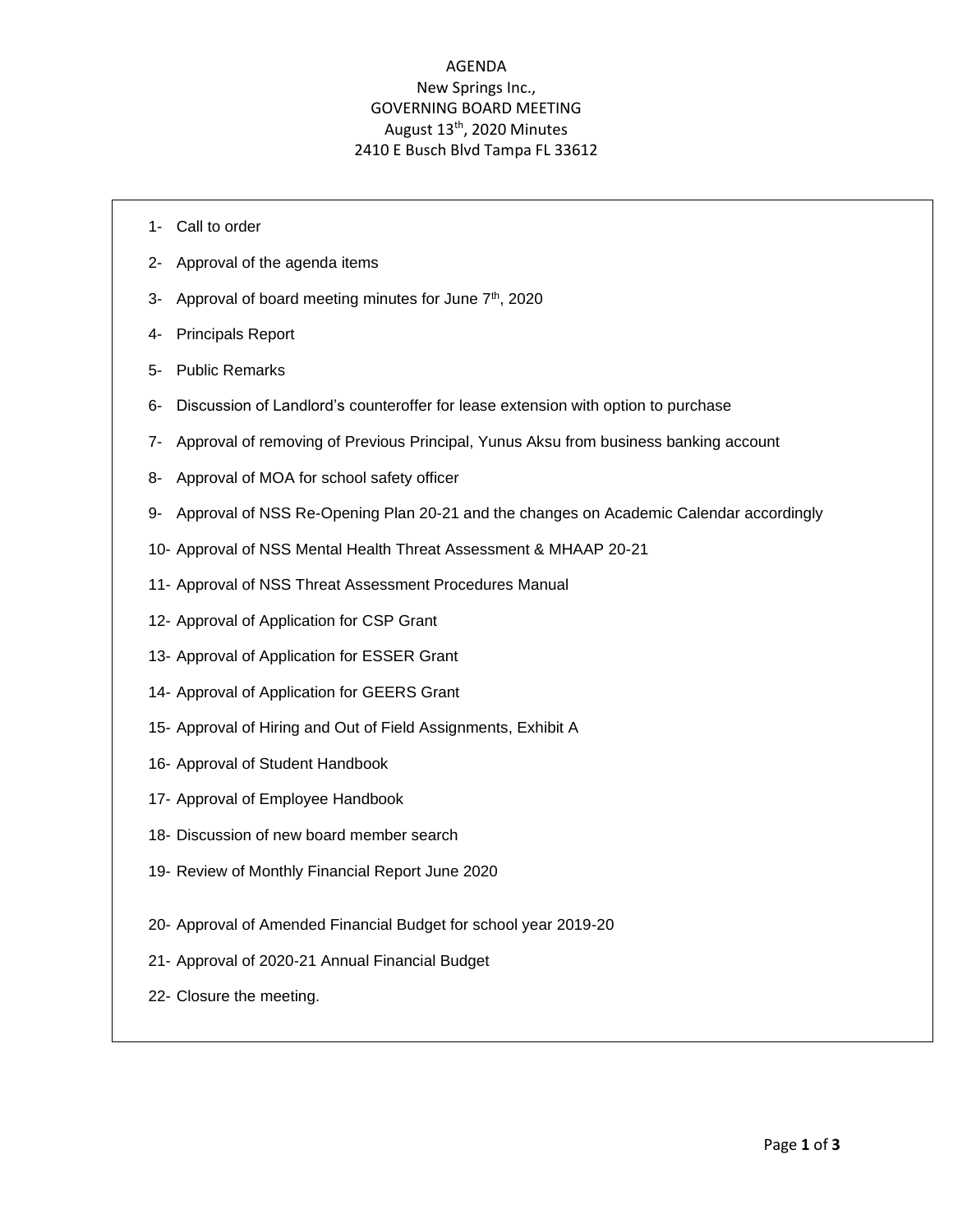# AGENDA New Springs Inc., GOVERNING BOARD MEETING August 13<sup>th</sup>, 2020 Minutes 2410 E Busch Blvd Tampa FL 33612

### Additional Information New Springs Inc. Thursday, August 13<sup>th</sup>, 2020 6:30pm

#### **Issues/ Items motioned voted on by Governing Board Members:**

- **1.** The Board meeting was called to order at 6:33 pm by Dr. Yildirim
- **2.** Dr. Akin moved to approve the August 13<sup>th, 2020</sup> agenda items. Mr. Gultekin 2<sup>nd</sup> the motion. **The board unanimously approved the agenda.**
- **3.** Mr. Gultekin moved to approve the meeting minutes of June  $7<sup>th</sup>$ , 2020. Dr. Akin  $2<sup>nd</sup>$  the motion. The board approved the above-mentioned meeting minutes unanimously. Dr. Akin asked Principal Tekin to make sure to have the office proof-read board meeting minutes before they are uploaded to the website.
- **4.** Principal Report
	- NSS current Re-opening Plan includes both brick & mortar and E-learning options starting on Aug 24th.
	- 250 devices present. We ordered 200 more Chromebooks to meet 1-1 ratio in case of school closings.
	- Hiring is mostly completed with no classes without a teacher. We are now hiring additional paraprofessionals and hallway monitors for better management
	- Enrollment is at 469 at this point.
	- 35% of parents selected Brick& Mortar. 65% of parents selected E-Learning option
- **5.** Public Remarks. There were no public remarks.
- **6.** Discussion of NSS Building Lease extension or Purchase option Board asked Principal Tekin to start the process of drafting the contract for the extension of lease with purchase option. Principal Tekin will communicate with landlord to start the process.
- **7.** Mr. Gultekin moved to approve the removal of former principal Mr. Yunus Aksu's name from business banking account. Dr. Akin 2<sup>nd</sup> the motion. Board approved the removal of Mr. Yunus Aksu's name from business banking account unanimously.
- **8.** Dr. Akin moved to approve the MOA for school safety officer. Mr. Gultekin 2<sup>nd</sup> the motion. Board approved the MOA for school safety officer unanimously.
- **9.** Dr. Akin moved to approve the NSS-Reopening Plan 20-21 and the changes on the Academic Calendar accordingly. Mr. Gultekin 2<sup>nd</sup> the motion. Board approved the NSS Reopening Plan and the academic calendar unanimously.
- **10.** Dr. Akin moved to amend the agenda item to include the Mental Health threat assessment plan. Mr. Gultekin  $2<sup>nd</sup>$  the motion. Board members approved to amend the agenda unanimously. Dr. Akin moved to approve NSS Mental Health Threat Assessment & MHAAP 20-21. Mr. Gultekin 2<sup>nd</sup> the motion. Board approved the Mental Health Threat Assessment Plan & MHAAP 20-21 unanimously.
- **11.** Dr. Akin moved to approve the NSS Threat Assessment Procedures Manual. Mr. Gultekin 2<sup>nd</sup> the motion. Board approved the NSS Threat Assessment Procedures Manual unanimously.